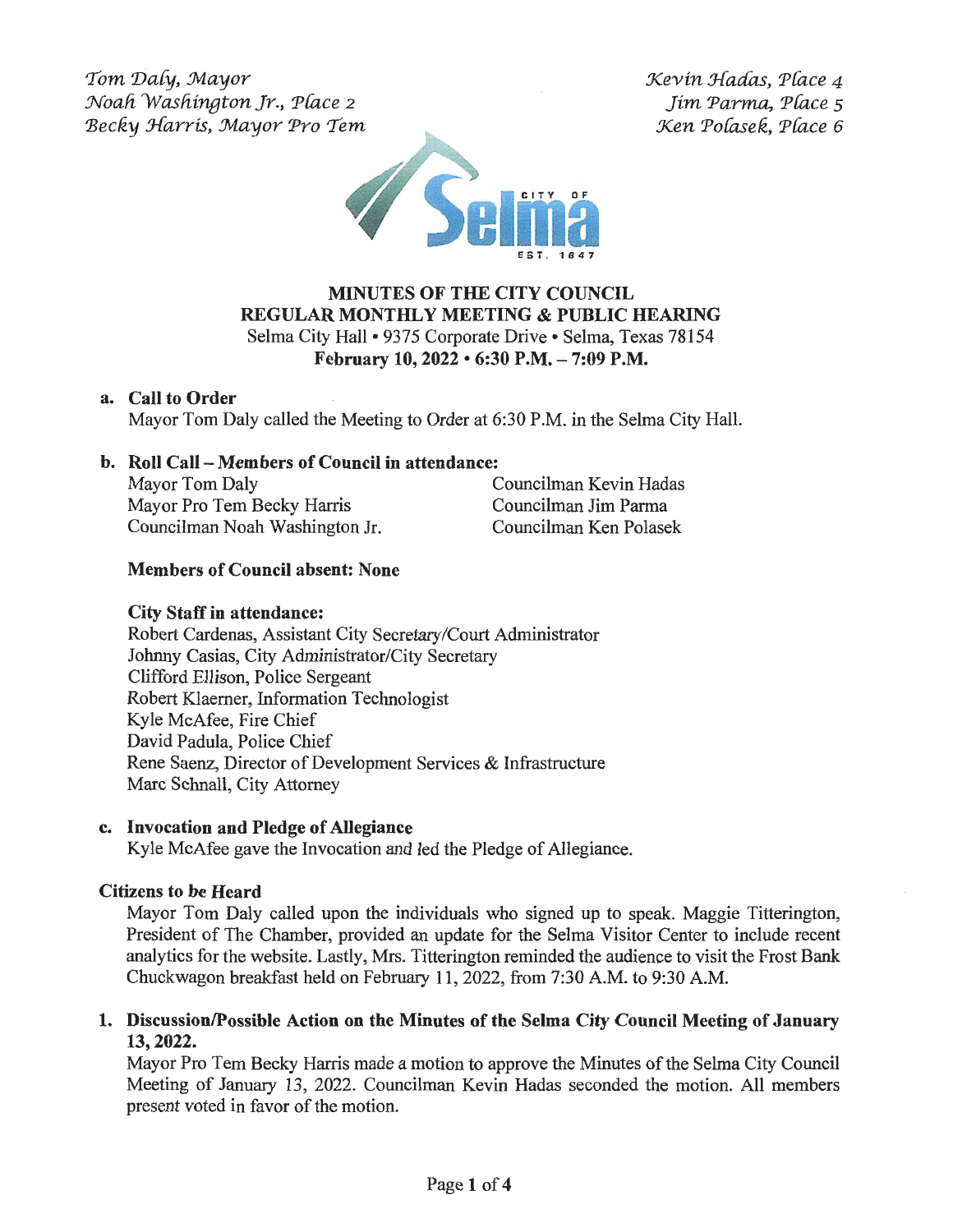**2. Consideration and approval of a resolution by the City Council of the City of Selma, Texas authorizing and approving the publication of a notice of intention to issue Certificates of Obligation; complying with the requirements contained in the Securities and Exchange Commission Rule 15c2-12; and providing an effective date.** 

Councilman Jim Parma made a motion to approve of this notice of intention resolution, as presented. Councilman Noah Washington Jr. seconded the motion. All members present voted in favor of the motion.

**3. Discussion/Possible Action on Resolution Number 021022, a Resolution of the City of Selma, Texas ordering a General Election for the purpose of electing a Mayor and two council members.** 

Councilman Ken Polasek made a motion to pass Resolution Number 021022, as presented. Councilman Kevin Hadas seconded the motion. All members present voted in favor of the motion.

**4. Public Hearing/Discussion/Possible Action on Ordinance Number 021022-01 and on a recommendation from the Planning and Zoning Commission on an application for a variance applicable to Section 74-431 item (e) of the City of Selma Sign Ordinance which stipulates signs having a changeable electronic variable message component shall not be located less than 25' from property and, Section 74-431 item** (i) **of the City of Selma Sign Ordinance in which automatic changing and changeable electronic variable message signs are prohibited along the 1-35 corridor if the changeable message portion is higher than 6 feet off the ground. Subject site has a legal description of Lot P-101 (part of Drainage**  R.O.W.), Block 1, CB 5046K located at the corner of Retama Parkway and IH-35, Selma, **Texas 78154.** 

Mayor Daly opened the Public Hearing at 6:42 P.M. After no one signed up to offer testimony, Mayor Daly closed the public hearing at 6:42 P.M. Councilman Kevin Hadas made a motion to accept the recommendation from the Planning and Zoning Commission and to approve Ordinance Number 021022-01, as presented. Mayor Pro Tern Becky Harris seconded the motion. All members present voted in favor of the motion.

**5. Public Hearing/Discussion/Possible Action on Ordinance Number 021022-02, and on a recommendation from the Planning and Zoning Commission on an application to rezone**  from C-2 and MF-3 to LI Light Industrial on an 8.7 acre parcel of land located just north **of the Lookout Road and Jordan Road intersection in the City of Selma.** 

Mayor Daly opened the Public Hearing at 6:44 P.M. After no one signed up to offer testimony, Mayor Daly closed the public hearing at 6:45 P.M. Mayor Pro Tem Becky Harris made a motion to accept the recommendation from the Planning and Zoning Commission and to approve Ordinance Number 021022-02, as presented. Councilman Noah Washington Jr. seconded the motion. All members present voted in favor of the motion.

**6. Public Hearing/Discussion/Possible Action on Ordinance Number 021022-03, and on a recommendation from the Planning and Zoning Commission on an application to rezone a 9.17 acre parcel of land having an address of 15497 Lookout Road, Selma, Texas 78154 that** is **adjacent to The Citadel at Lookout Apartments Phase** I, **from PUD (Planned Unit Development), to MF-3 Multifamily Dwelling District.** 

Mayor Daly opened the Public Hearing at 6:47 P.M. After no one signed up to offer testimony, Mayor Daly closed the public hearing at 6:47 P.M. Councilman Noah Washington Jr. made a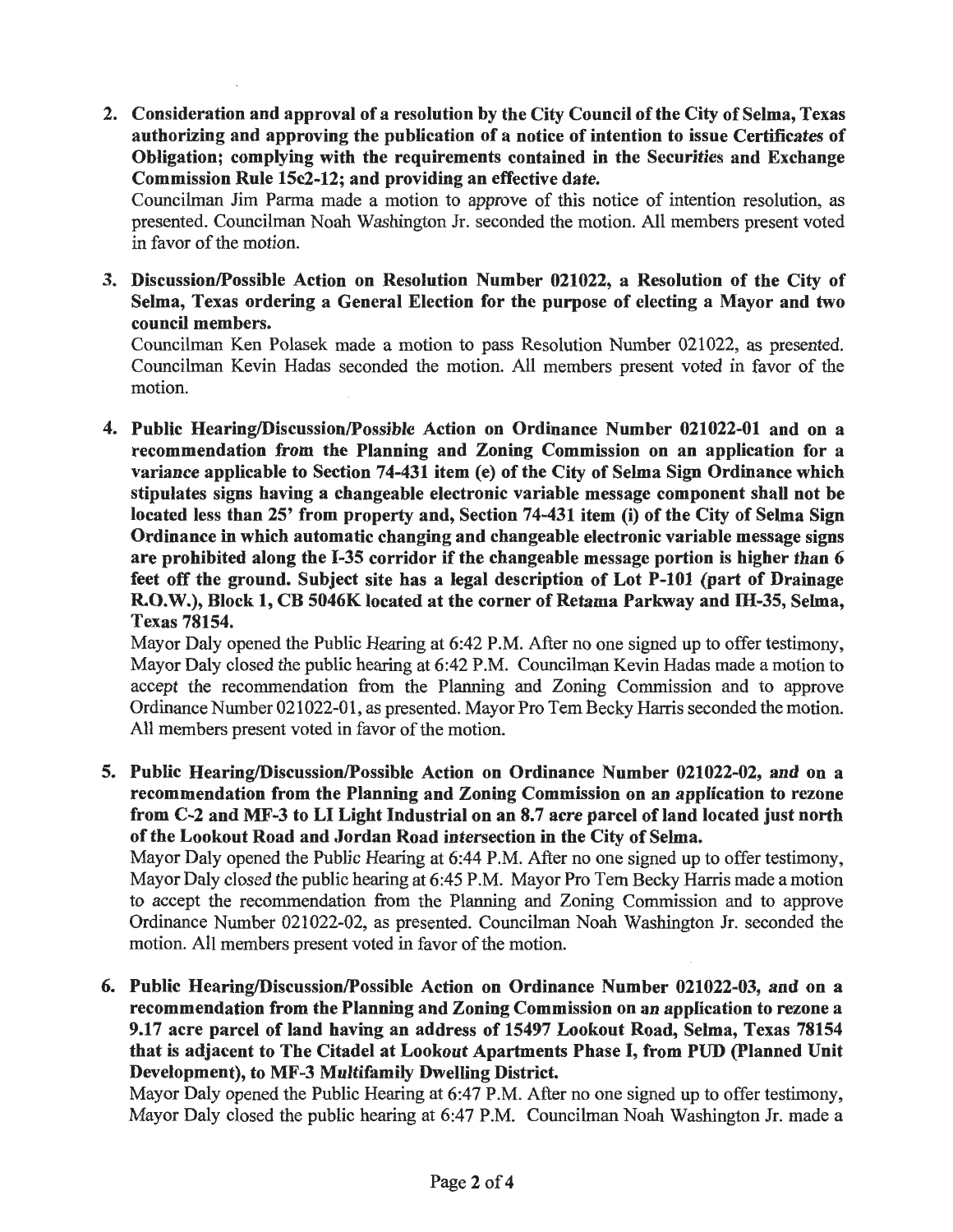motion to accept the recommendation from the Planning and Zoning Commission and to approve Ordinance Number 021022-03, as presented. Councilman Ken Polasek seconded the motion. All members present voted in favor of the motion.

**7. Public Hearing/Discussion/Possible Action on Ordinance Number 021022-04, and on a recommendation from the Planning and Zoning Commission on an application for landscape variances from requirements of Section 82-723 and 82-845 of the City of Selma Zoning Ordinance. Section 82-845 stipulates various landscape requirements for property**  in **the IH-35 Overlay District and Section 82-723 stipulates the percentage of landscape needed per development. Subject site is located at 15670 Interstate 35 North, Selma, Texas 78154.** 

Mayor Daly opened the Public Hearing at 6:49 P.M. After no one signed up to offer testimony, Mayor Daly closed the public hearing at 6:49 P.M. Councilman Ken Polasek made a motion to accept the recommendation from the Planning and Zoning Commission and to approve Ordinance Number 021022-04, as presented. Councilman Jim Parma seconded the motion. All members present voted in favor of the motion.

**8. Discussion/Possible Action on a quarterly investment report for the period ending December 31, 2021.** 

Councilman Jim Parma made a motion to approve the quarterly investment report for the period ending December 31, 2021, as presented. Mayor Pro Tem Becky Harris seconded the motion. All members present voted in favor of the motion.

**9. Deliberation regarding commercial or financial information that the City has received from a business prospect that the governmental body seeks to have locate, stay, or expand in the City and with which the City is conducting economic development negotiations. Possible Executive Session pursuant to Section 551.087, Texas Government Code, Deliberation Regarding Economic Development Negotiations.** 

At 6:52 P.M., the Mayor announced that the City Council would go into an Executive Session. The Mayor and City Council reconvened from Executive Session at 7:07 P.M. No action was taken during the Executive Session.

**10. Discussion/Possible Action on a memorandum of understanding regarding The Citadel at Lookout Apartments Phase** II.

Councilman Kevin Hadas made a motion to approve a memorandum of understanding regarding The Citadel at Lookout Apartments Phase II and to authorize the City Administrator to sign same. Councilman Jim Parma seconded the motion. All members present voted in favor of the motion.

## **Mayor Tom Daly adjourned the meeting at 7:09 P.M.**





I certify that this is a true and correct c6py, of the *Ninutes* of the meeting of the City Council of Selma, Texas held on February 10, 2022.